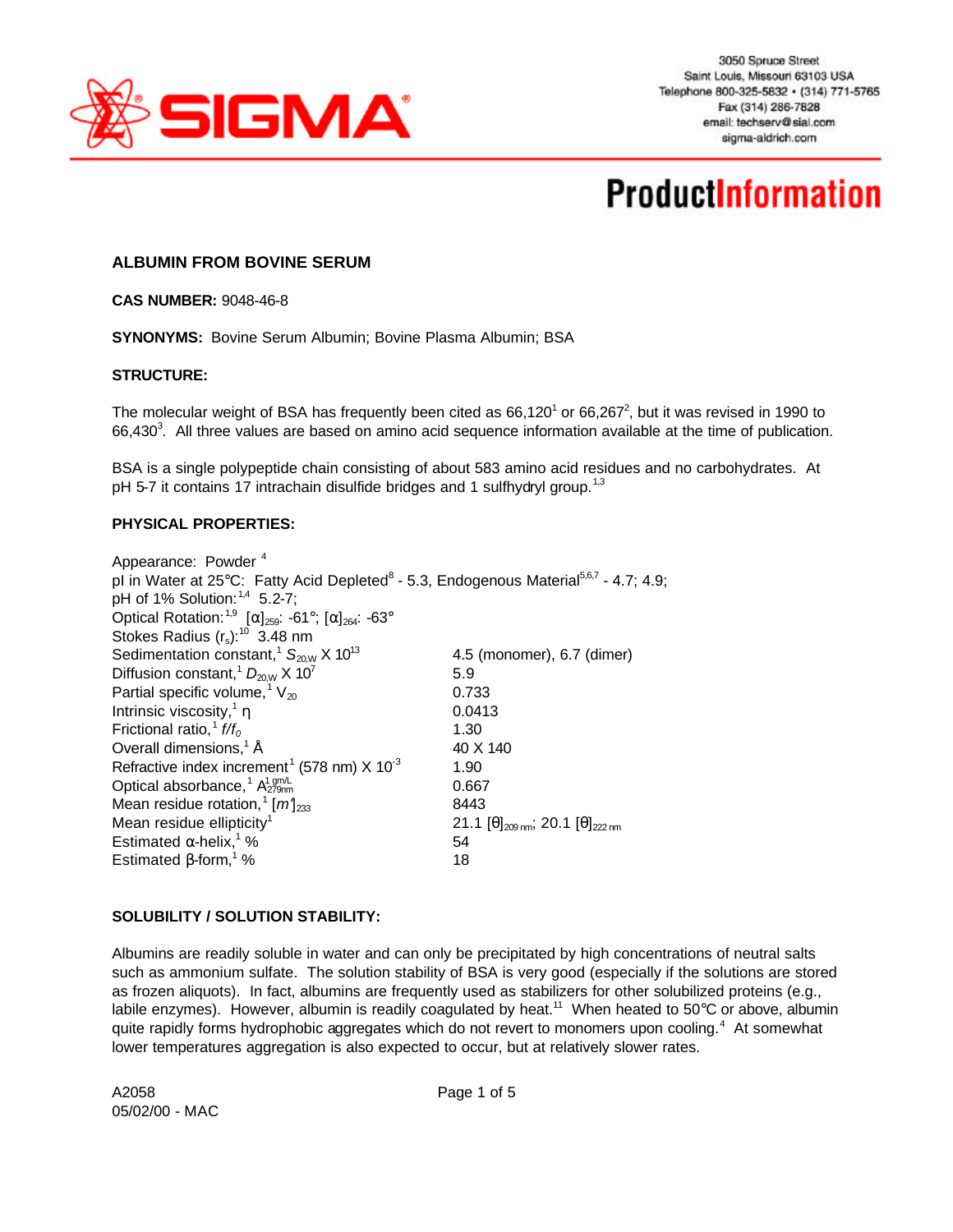# **ALBUMIN, BOVINE**

#### **METHOD OF PREPARATION:**

- A. HISTORY:<sup>1,4</sup> Albumin is relatively simple to isolate and purify. One of the first methods of isolation involved extensive dialysis of serum against water; this process removed most globulins. A second procedure took advantage of the good solubility of albumin at low to moderate ammonium sulfate concentrations, and effected precipitation by lowering the pH. Electrophoretic isolation was also employed, as was affinity chromatography. None of these methods were applicable to large scale production.
- B. INITIAL ISOLATION: Initial isolation is by Heat Treatment or by Alcohol precipitation. Most commercial preparations are now prepared by Alcohol Precipitation a method developed by E. J. Cohn and his associates in the 1940's ("Fraction V" yields albumin with a purity of about 96%) or by Heat Treatment.<sup>12</sup>
- C. FURTHER PURIFICATION:<sup>1,4</sup> Additional removal of impurities can be accomplished by crystallization (a procedure which yields ∃99% pure albumin), preparative electrophoresis, ion exchange chromatography, affinity chromatography (e.g., ConA-agarose removes glycoproteins), heat treatment (removes globulins), low pH treatment, charcoal treatment, organic solvent precipitation (i.e., isooctane), and low temperature treatment.<sup>13</sup> Charcoal treatment and organic solvent precipitation remove fatty acids.<sup>13</sup>

### **PRODUCT DESCRIPTION / USAGE:**<sup>14</sup>

Albumins are a group of acidic proteins which occur plentifully in the body fluids and tissues of mammals and in some plant seeds. Unlike globulins, albumins have comparatively low molecular weights, are soluble in water, are easily crystallized, and contain an excess of acidic amino acids. Serum and plasma albumin is carbohydrate-free and comprises 55-62% of the protein present.

Albumin binds water,  $Ca^{2+}$ , Na<sup>+</sup>, and K<sup>+</sup>. Due to a hydrophobic cleft, albumin binds fatty acids, bilirubin, hormones and drugs. The main biological function of albumin is to regulate the colloidal osmotic pressure of blood. Human and bovine albumins contain 16% nitrogen and are often used as standards in protein calibration studies. Albumin is used to solubilize lipids, and is also used as a blocking agent in Western blots or ELISA applications. Globulin free albumins are suitable for use in applications where no other proteins should be present (e.g., electrophoresis).

### **CHOOSING A PRODUCT:**

Please refer to the table below for a complete description of each product. Based on customer input, literature reports and Sigma's own use, the following table lists product numbers which have successfully been used for specific applications. The list is not comprehensive, and product numbers not listed may often be substituted.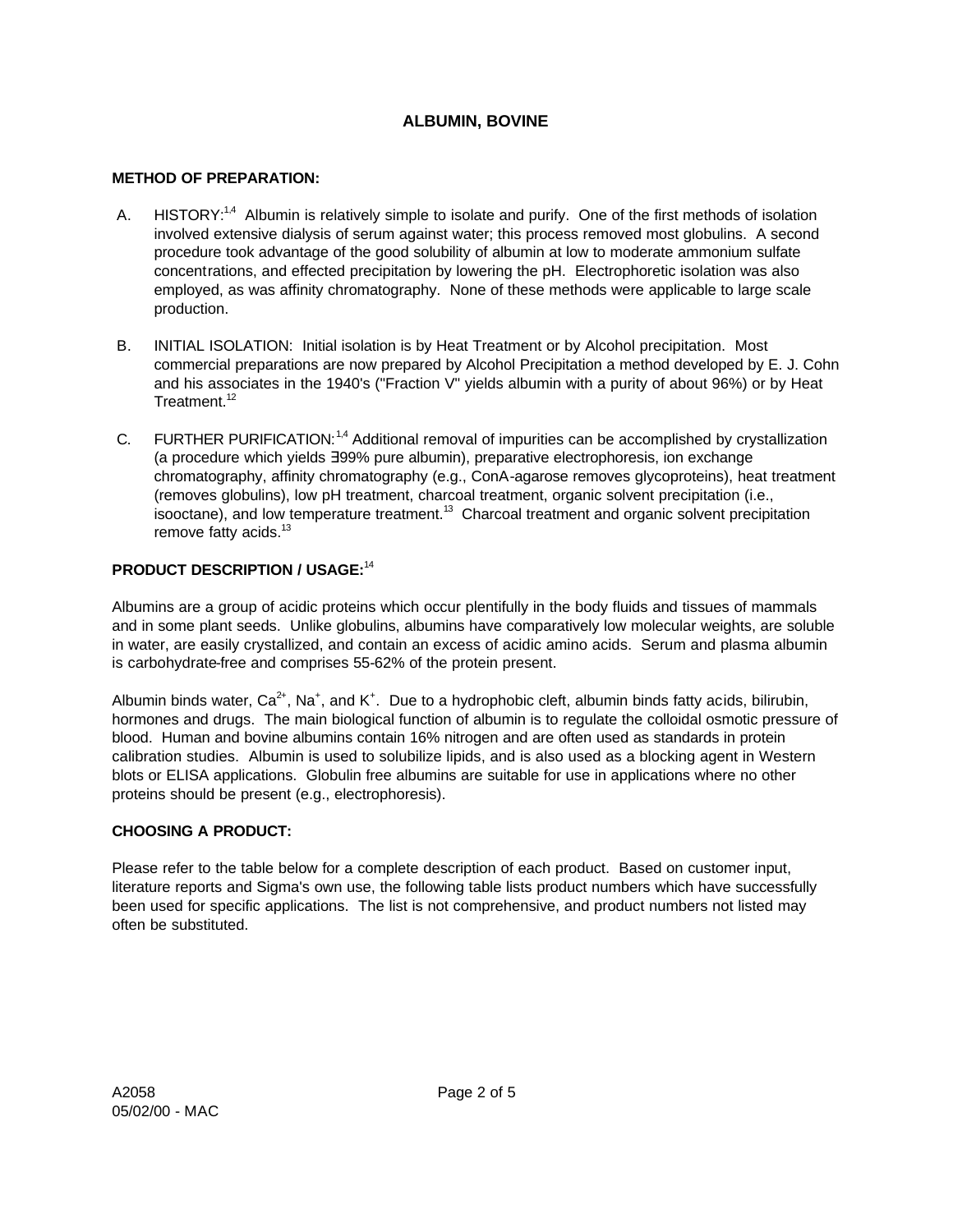# **ALBUMIN, BOVINE**

| <b>APPLICATION</b>                             | <b>PRODUCT NUMBER(S)</b>                                                                     |
|------------------------------------------------|----------------------------------------------------------------------------------------------|
| Antibody purification                          | A-2058                                                                                       |
| Binding and transport studies                  | A-4378, A-7030, A-0281, A-3675,<br>A-3902, A-6003                                            |
| Blood banking reagents                         | A-2153, A-4503, A-7888, A-3294,<br>A-3912, A-7906, A-7030                                    |
| Culture media (microbial)                      | A-2153, A-4503, A-3294, A-3912,<br>A-7906, A-9430, A-7638, A-6003                            |
| Cell culture (general)                         | A-8806, A-9418                                                                               |
| Electrophoresis (M.W. standard)                | A-7517                                                                                       |
| ELISA (blocking reagent)                       | A-2153, A-4503, A-4378, A-7030,<br>A-9430, A-3902                                            |
| ELISA (non-specific binding)                   | A-3294                                                                                       |
| Enzyme systems                                 | A-2153, A-4503, A-7888, A-3294,<br>A-3912, A-4378, A-7906, A-7030,<br>A-9430, A-7638, A-3675 |
| Hapten carrier                                 | A-7030, A-6003, A0281                                                                        |
| Immunocytochemistry                            | A-9647, A-7906, A-6793                                                                       |
| Immunohematology                               | A-2153, A-4503, A-7888, A-3294,<br>A-3912, A-4378, A-7906, A-7030,<br>A-0281, A-6003         |
| Mitogenic assays                               | A-2058                                                                                       |
| Molecular biology                              | B-2518 <sup>15</sup> , B-8894 <sup>15</sup> , B-6917,<br>B-8667, B-4287                      |
| Protein base or filler                         | A-2153, A-4503, A-3912, A-4378,<br>A-7906, A-7030                                            |
| Protein supplement (controls)                  | A-2153, A-4503, A-4378, A-7906,<br>A-7030, A-3675                                            |
| Protein standard (M.W., amino acids, nitrogen) | A-2153, A-4503, A-4378, A-7030                                                               |
| <b>RIA</b> systems                             | A-7888, A-4378, A-7030, A-3675,<br>A-3902                                                    |
| Serology                                       | A-4503, A-3912, A-4378, A-7906,<br>A-7030, A-9430, A-3675                                    |